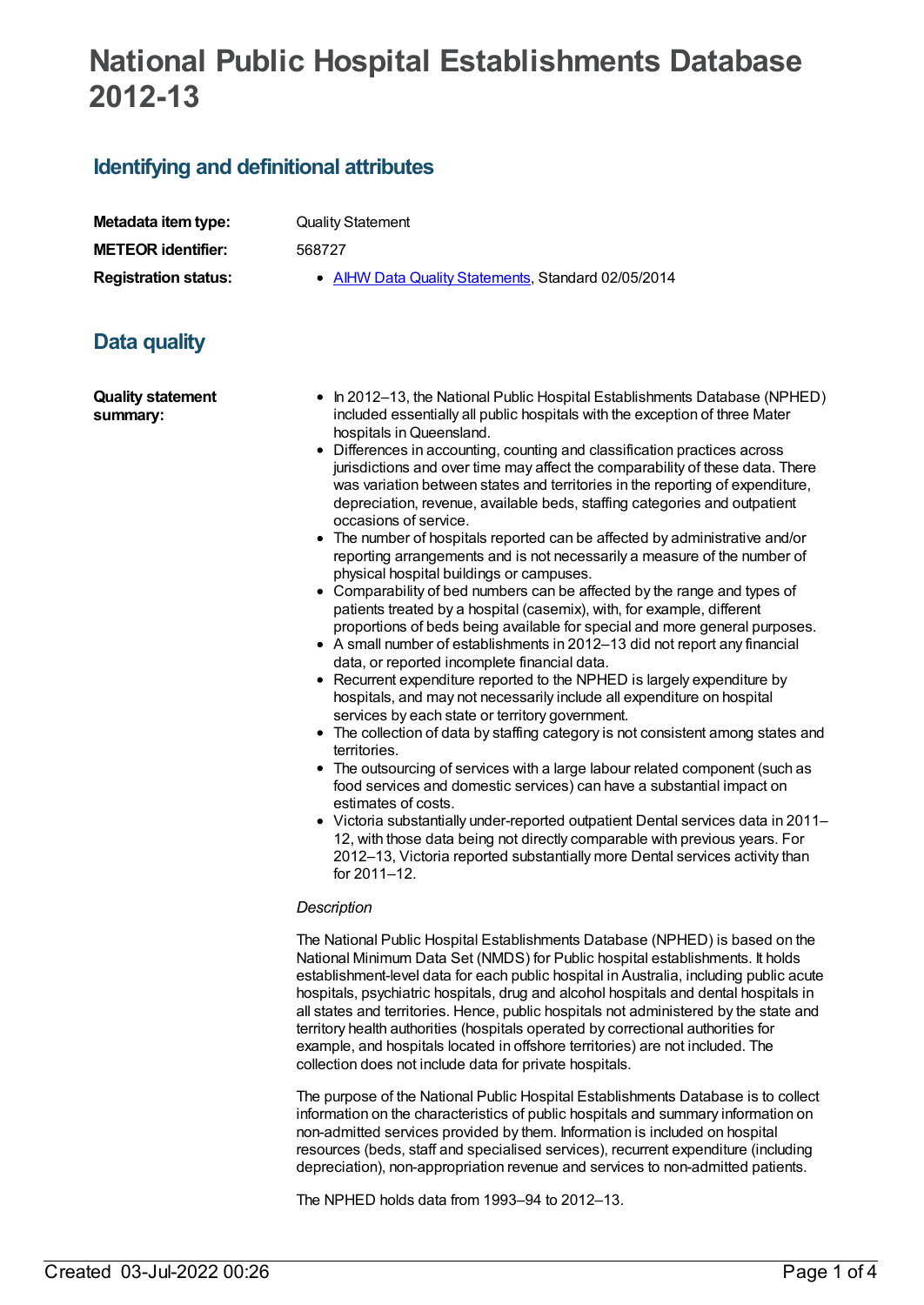| Institutional environment: | The Australian Institute of Health and Welfare (AIHW) is a major national agency set<br>up by the Australian Government under the Australian Institute of Health and<br>Welfare Act 1987 to provide reliable, regular and relevant information and statistics<br>on Australia's health and welfare. It is an independent statutory authority<br>established in 1987, governed by a management board, and accountable to the<br>Australian Parliament through the Health and Ageing portfolio. |
|----------------------------|-----------------------------------------------------------------------------------------------------------------------------------------------------------------------------------------------------------------------------------------------------------------------------------------------------------------------------------------------------------------------------------------------------------------------------------------------------------------------------------------------|
|                            | The AIHW aims to improve the health and wellbeing of Australians through better<br>health and welfare information and statistics. It collects and reports information on a<br>wide range of topics and issues, ranging from health and welfare expenditure,<br>hospitals, disease and injury, and mental health, to ageing, homelessness,<br>disability and child protection.                                                                                                                 |
|                            | The Institute also plays a role in developing and maintaining national metadata<br>standards. This work contributes to improving the quality and consistency of<br>national health and welfare statistics. The Institute works closely with governments<br>and non-government organisations to achieve greater adherence to these<br>standards in administrative data collections to promote national consistency and<br>comparability of data and reporting.                                 |
|                            | One of the main functions of the AIHW is to work with the states and territories to<br>improve the quality of administrative data and, where possible, to compile national<br>datasets based on data from each jurisdiction, to analyse these datasets and<br>disseminate information and statistics.                                                                                                                                                                                         |
|                            | The Australian Institute of Health and Welfare Act 1987, in conjunction with<br>compliance to the Privacy Act 1988, (Commonwealth) ensures that the data<br>collections managed by the AIHW are kept securely and under the strictest<br>conditions with respect to privacy and confidentiality.                                                                                                                                                                                              |
|                            | For further information see the AIHW website www.aihw.gov.au                                                                                                                                                                                                                                                                                                                                                                                                                                  |
|                            | Data for the NPHED were supplied to the AIHW by state and territory health<br>authorities under the terms of the National Health Information Agreement (see the<br>following link).                                                                                                                                                                                                                                                                                                           |
|                            | /content/index.phtml/itemld/182135                                                                                                                                                                                                                                                                                                                                                                                                                                                            |
|                            | The state and territory health authorities received these data from public hospitals.<br>States and territories use these data for service planning, monitoring and internal<br>and public reporting. Hospitals may be required to provide data to states and<br>territories through a variety of administrative arrangements, contractual<br>requirements or legislation.                                                                                                                    |
| <b>Timeliness:</b>         | The reference period for this data set is 2012-13. This includes information on<br>public hospital resources and non-admitted patient activity from 1 July 2012 to 30<br>June 2013.                                                                                                                                                                                                                                                                                                           |
|                            | The agreed date for supply of a first version of data (based on best efforts) was 30<br>November 2013. Three states and territories provided a first version of 2012-13<br>data to the AIHW at the end of November 2013 and all had provided their first data<br>by 28 February 2014.                                                                                                                                                                                                         |
| <b>Accessibility:</b>      | The AIHW provides a variety of products that draw upon the NPHED.                                                                                                                                                                                                                                                                                                                                                                                                                             |
|                            | The Australian hospital statistics suite of products with associated Excel tables<br>may be accessed on the AIHW website http://www.aihw.gov.au/hospitals/                                                                                                                                                                                                                                                                                                                                    |
| Interpretability:          | Metadata information for the PHE NMDS are published in the AIHW's online<br>metadata repository—METeOR, and the National health data dictionary.                                                                                                                                                                                                                                                                                                                                              |
|                            | METeOR and the National health data dictionary can be accessed on the AIHW<br>website:                                                                                                                                                                                                                                                                                                                                                                                                        |
|                            | /content/index.phtml/itemld/181162                                                                                                                                                                                                                                                                                                                                                                                                                                                            |
|                            | http://www.aihw.gov.au/publication-detail/?id=6442468385                                                                                                                                                                                                                                                                                                                                                                                                                                      |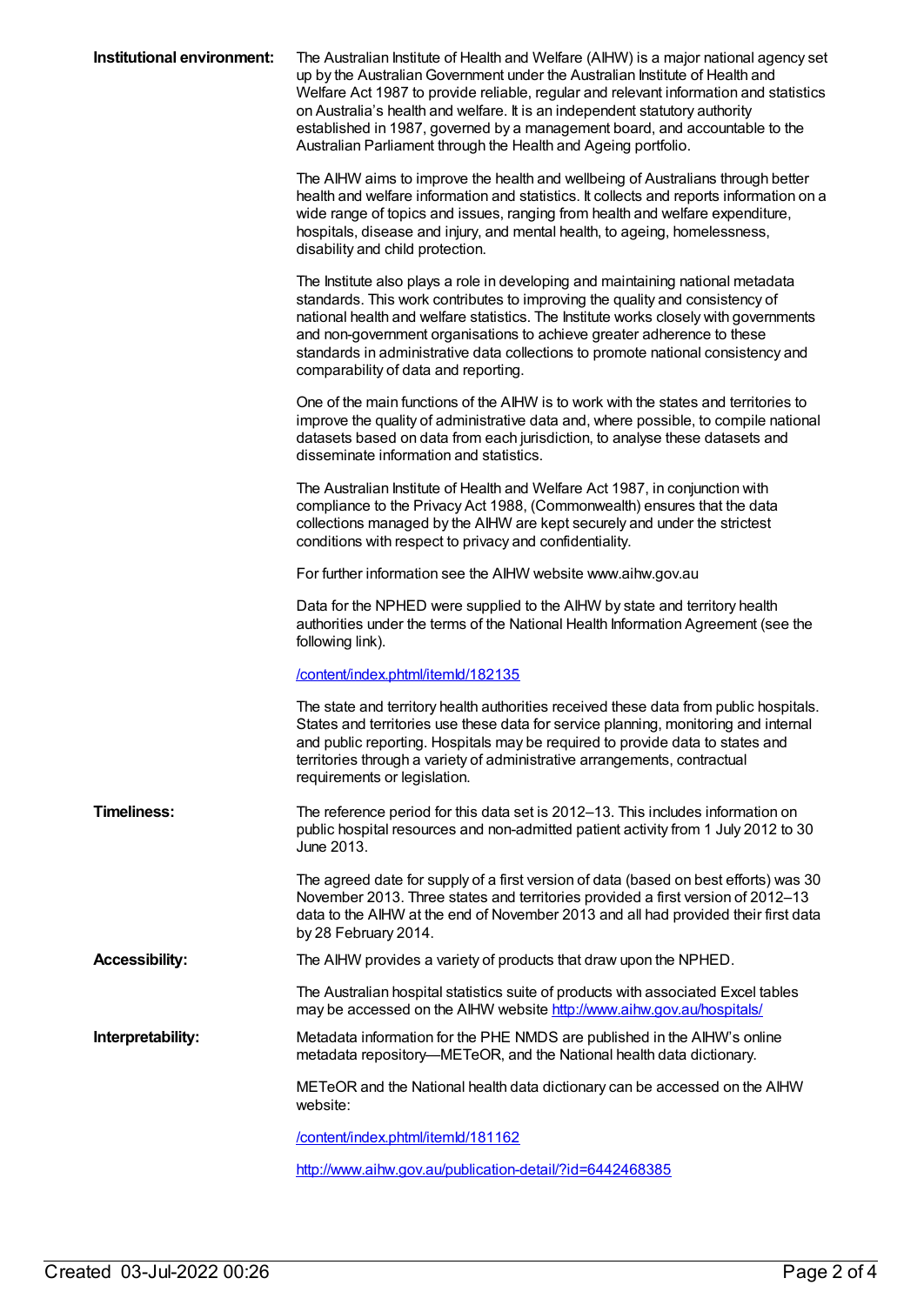**Relevance:** The purpose of the NPHED is to collect information on the characteristics of public hospitals and summary information on non-admitted services provided by them. The scope is public hospitals in Australia, including public acute hospitals, psychiatric hospitals, drug and alcohol hospitals and dental hospitals in all states and territories. The collection covers hospitals within the jurisdiction of the state and territory health authorities. Hence, public hospitals not administered by the state and territory health authorities (hospitals operated by correctional authorities for example, and hospitals located in offshore territories) are not in scope for the collection. The collection does not include data for private hospitals.

**Accuracy:** States and territories are primarily responsible for the quality of the data they provide. However, the AIHW undertakes extensive validations on receipt of data. Data are checked for valid values, logical consistency and historical consistency. Where possible, data in individual data sets are checked with data from other data sets. Potential errors are queried with jurisdictions, and corrections and resubmissions may be made in response to these edit queries. The AIHW does not adjust data to account for possible data errors or missing or incorrect values, except as stated.

> Although there are national standard for public hospital establishments data, differences in financial accounting, counting and classification practices across jurisdictions may affect the comparability of these data.

The number of hospitals reported can be affected by administrative and/or reporting arrangements and is not necessarily a measure of the number of physical hospital buildings or campuses.

There was variation between states and territories in the reporting of expenditure, depreciation, available beds, staffing categories and outpatient occasions of service.

A small number of establishments in 2012–13 did not report any financial data, or reported incomplete financial data.

Recurrent expenditure reported to the NPHED is largely expenditure by hospitals, and may not necessarily include all expenditure on hospital services by each state or territory government.

The collection of data by staffing category is not consistent among states and territories.

The outsourcing of services with a large labour related component (such as food services and domestic services) can have a substantial impact on estimates of costs.

Comparability of bed numbers can be affected by the range and types of patients treated by a hospital (casemix), with, for example, different proportions of beds being available for special and more general purposes.

States and territories may differ in the extent to which non-admitted services are provided in non-hospital settings that are beyond the scope of the NPHED.

In 2012–13, the National Public Hospital Establishments Database (NPHED) included essentially all public hospitals with the exception of three Mater hospitals in Queensland.